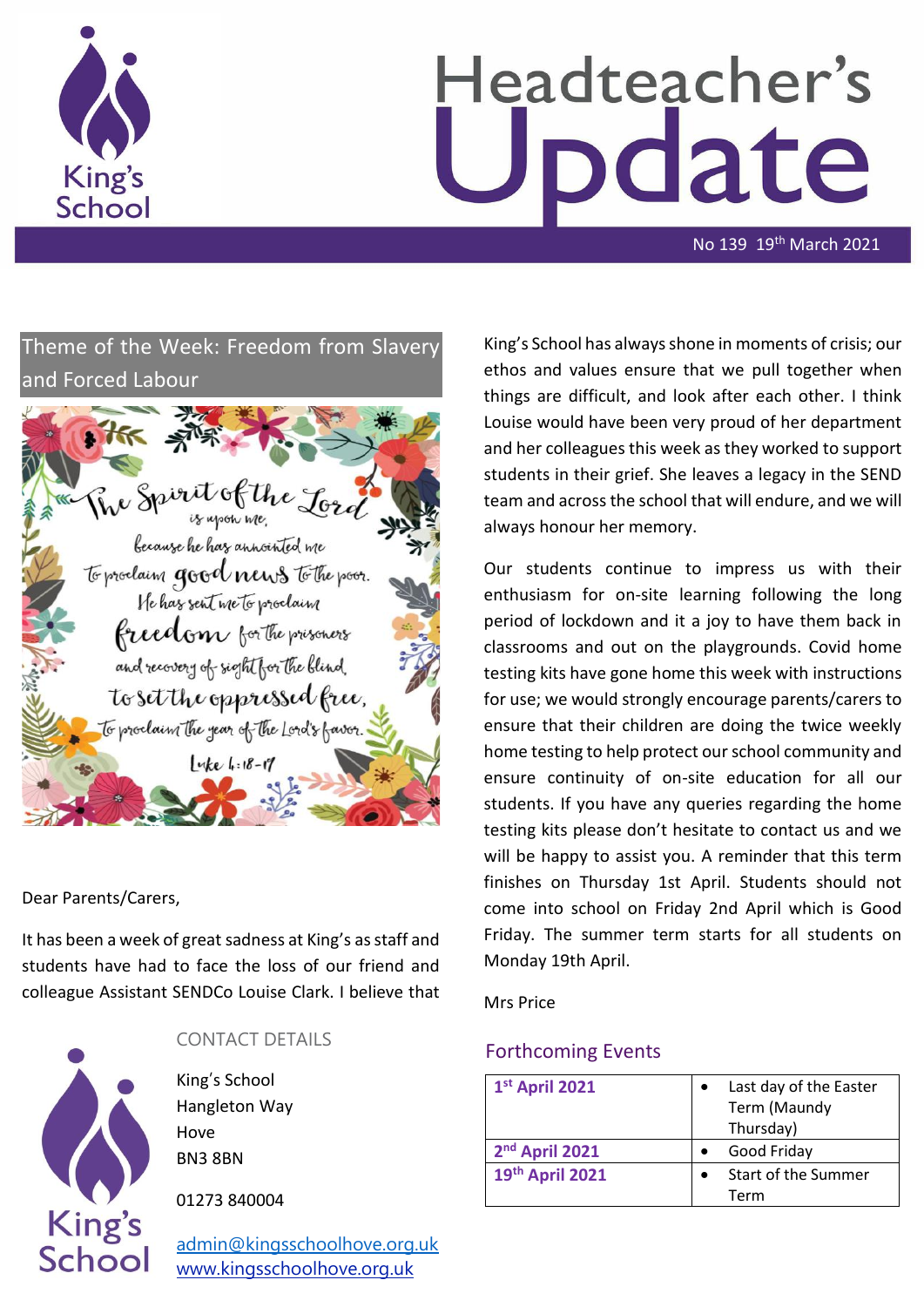## Mrs Clark

I was so sorry to have to write to parents/carers this week with news of Assistant SENDCo Louise Clark's recent death, following a short illness. Thank you for the messages of support we have received. The SEND and pastoral teams have ensured that students have been well



supported in school this week as they process their loss. Please continue to hold Louise's husband, Robert, and their three children in your thoughts and prayers.

Mrs Price

## COVID Testing update

We are very pleased to say that our in school COVID testing for students has now finished - thank you to the many parents/carers and members of our community who volunteered to help with those efforts!

We have this week moved to student home testing. All students were offered home test kits in tutor time this Thursday; students who wanted to take part in testing should have brought home two boxes of test kits and one information booklet. If your child missed picking up their test please contact [finance@kingsschoolhove.org.uk](mailto:finance@kingsschoolhove.org.uk) and the team will be able to help you.

Please remember- you must report your test results to the school and NHS track and trace! To report your results to the school, please visit <https://testregister.co.uk/login>and enter the email address you have linked to the school (the same on you use for ParentPay for example). You will then be sent an email to login to your account. A link to this portal has also been added to the school website, under the 'for parents' tab. Once you have logged your result on TestRegister please visit [https://www.gov.uk/report](https://www.gov.uk/report-covid19-result)[covid19-result](https://www.gov.uk/report-covid19-result) to report your result to the NHS. A link to this page should appear after you have completed with TestRegister.

## Water bottles

A reminder to please send your child to school with a reusable water bottle every day. Water bottle fillers are available at school for all students to use.

| Attendance |                                                                          |  |
|------------|--------------------------------------------------------------------------|--|
|            | Congratulations to Yr8 who<br>have achieved 97% attendance<br>this week! |  |

## Late to School Detentions

From Monday 22<sup>nd</sup> March, we will be issuing late detentions to students who arrive at school after 8:30am. Students will receive a ten minute detention, starting at 3:00pm. Non- attendance will result in an escalated detention.

#### Last Day of Term

Our last day of this term is on Thursday 1st April. We usually dismiss students at lunchtime on the last day of a term but we are doing things slightly differently this term due to the recent lockdown and the necessary restrictions on assemblies etc. The plan for the last day of term will therefore be as follows:

Students' timetables will run as normal through until 1.20pm.

All students will then have tutor time during period 5 and there will be an opportunity for recorded assemblies etc.

- We will have a staggered dismissal as follows:
	- o 2:00pm Year 7
	- $\circ$  2:05pm Year 8 and 9
	- $\circ$  2:10pm Year 10 and 11

Please look ahead to transport on this date, given the revised dismissal times.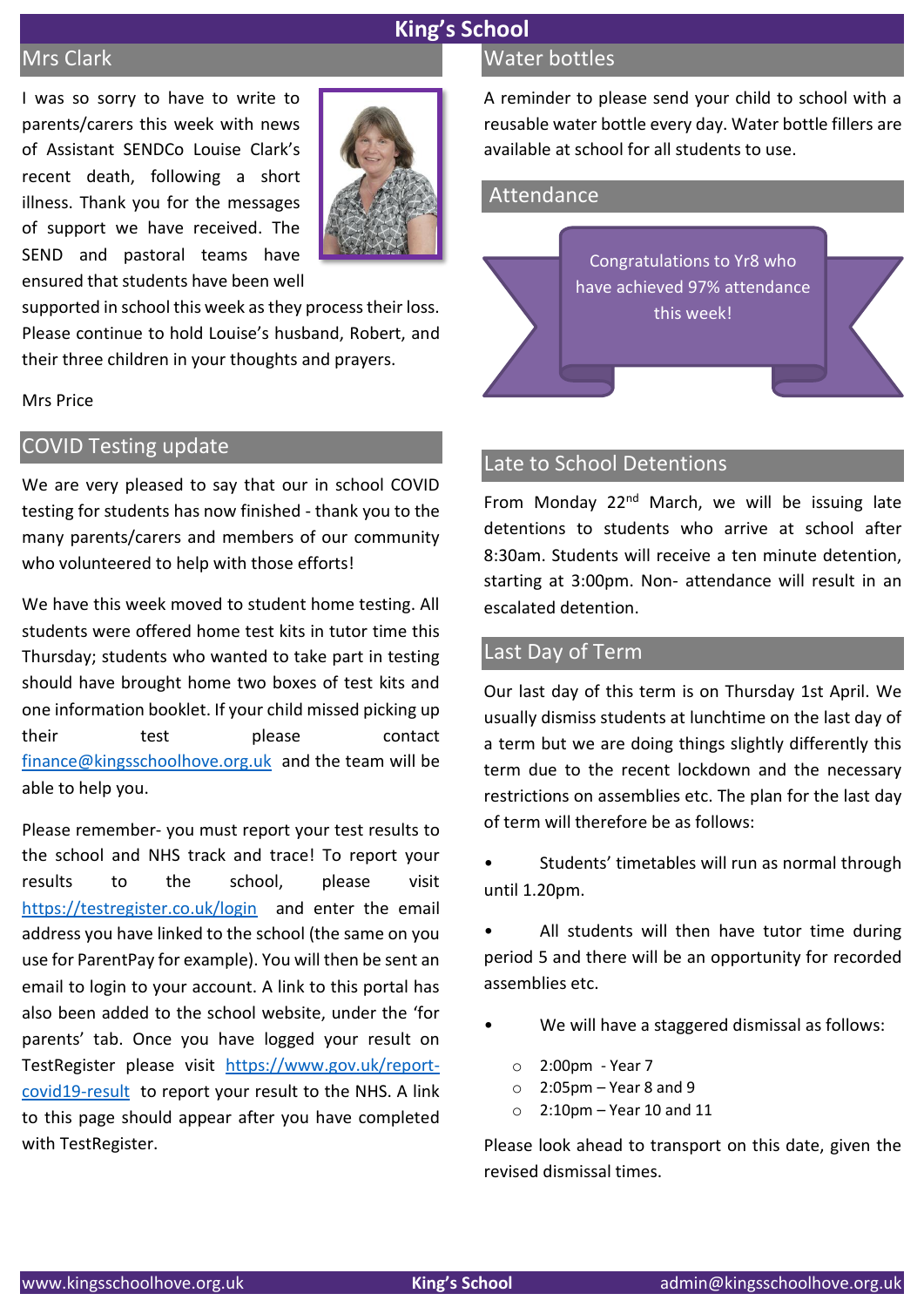# Student of the week

| Students of the week for the week commencing 15 <sup>th</sup><br><b>March 2021</b> |                                    |
|------------------------------------------------------------------------------------|------------------------------------|
| Year 7                                                                             | Santiago M-L (Music)               |
| Year 8                                                                             | Ellie T (Spanish)<br>Harry W (Art) |
| Year 9                                                                             | Jasmine G (MFL)                    |
| Year 10                                                                            | Harvey T (Spanish)                 |
| Year 11                                                                            | Freya F                            |

# Usage of the School Car Park

A reminder to not drive into the school car park to drop off or collect your child at the beginning or the end of the school day. Entering the school car park at these busy times of day puts our students at risk. Please also remember to avoid collecting students at the end of the school day on Hangleton Way. Hangleton Way is very busy between 2:50pm and 3:20pm as students leave school. We supervise them leaving site, crossing Hangleton Way, and boarding school buses. Our job is made much easier if parents do not park in the immediate vicinity of the school to collect their children. Please park further away from the school site and encourage your children to walk a little distance to meet you. Avoiding driving down Hangleton Way at that time of day is supportive of our staff and enables us to retain good relationships with our neighbours.

#### BAME insights surveys

Some parents/carers may be aware that King's has been working with a team from Brighton University this term to provide mentoring for some BAME students, as well as training for staff on unconscious bias and setting up peer mentoring programmes. As part of this programme of work, John Lynch and Beth Thomas-Hancock and their team from the University will be undertaking an insights survey next week, where questionnaires will be sent home to all BAME students and their families, asking about their experiences of King's. The survey will be live from Tuesday 23rd March to Tuesday 6th April. Responses from the survey will feed into the leadership team's short and long term planning for inclusion and equalities work. We would encourage all families sent the survey to respond and

are looking forward to working with Beth, John and their team on the survey responses.

## Term 3 Students of the Term

So many students engaged brilliantly with their online learning in the Arts. Every day we were delighted to log in and find wonderful work, from films to scripts, designs to art works, to quizzes and compositions. Well done! King's students truly are a very creative bunch. The following students are our Lockdown Students of the Term for Term 3.

Mrs Grosvenor, Head of Arts

| Drama   |                                         |
|---------|-----------------------------------------|
| Year 7  | Seren J, Ben G, Niamh F, Seb M, Mack S, |
|         | Evie-Mae T                              |
| Year 8  | Marla G, Timi N, Eloise N               |
| Year 9  | Tom K, Sarah H, Lily C                  |
| Year 10 | Letty I, Tess T, Shams B                |
| Year 11 | Molly A, Evie D, Lily M, Eve M          |

|         | <b>Music</b>       |  |
|---------|--------------------|--|
| Year 7  | Poppy T, Diego W-B |  |
| Year 8  | Faith C, Edward O  |  |
| Year 9  | Daniel D           |  |
| Year 10 | Sophie W           |  |
| Year 11 | Daniel B           |  |

|         | Art                                          |  |
|---------|----------------------------------------------|--|
| Year 7  | Lucy B, Gwen M, Alice C, Rafa C, Kitty D-R,  |  |
|         | Tilly W, Mack S, Evie- Mae T, Archie M-Y     |  |
| Year 8  | Daniel M, Timi N, Luca K, Daniel P, Daisy    |  |
|         | S, Sophie S, Jasper B, Faith C, Ruby D,      |  |
|         | Charlie F, Archie S, Luca S, Jess B, Ruby D, |  |
|         | Leah S, Minty W, Ruby D, Stanley P           |  |
| Year 9  | Oscar C, Naomi J, Frankie C, Bethany A,      |  |
|         | Jasmine G, Joseph S, Salma G, Miriyam M,     |  |
|         | Lottie L, Isabella B, Libby T, Daniel D      |  |
| Year 10 | Tabby J, Ella K, Lauren S                    |  |
| Year 11 | Lily G, Tegan S                              |  |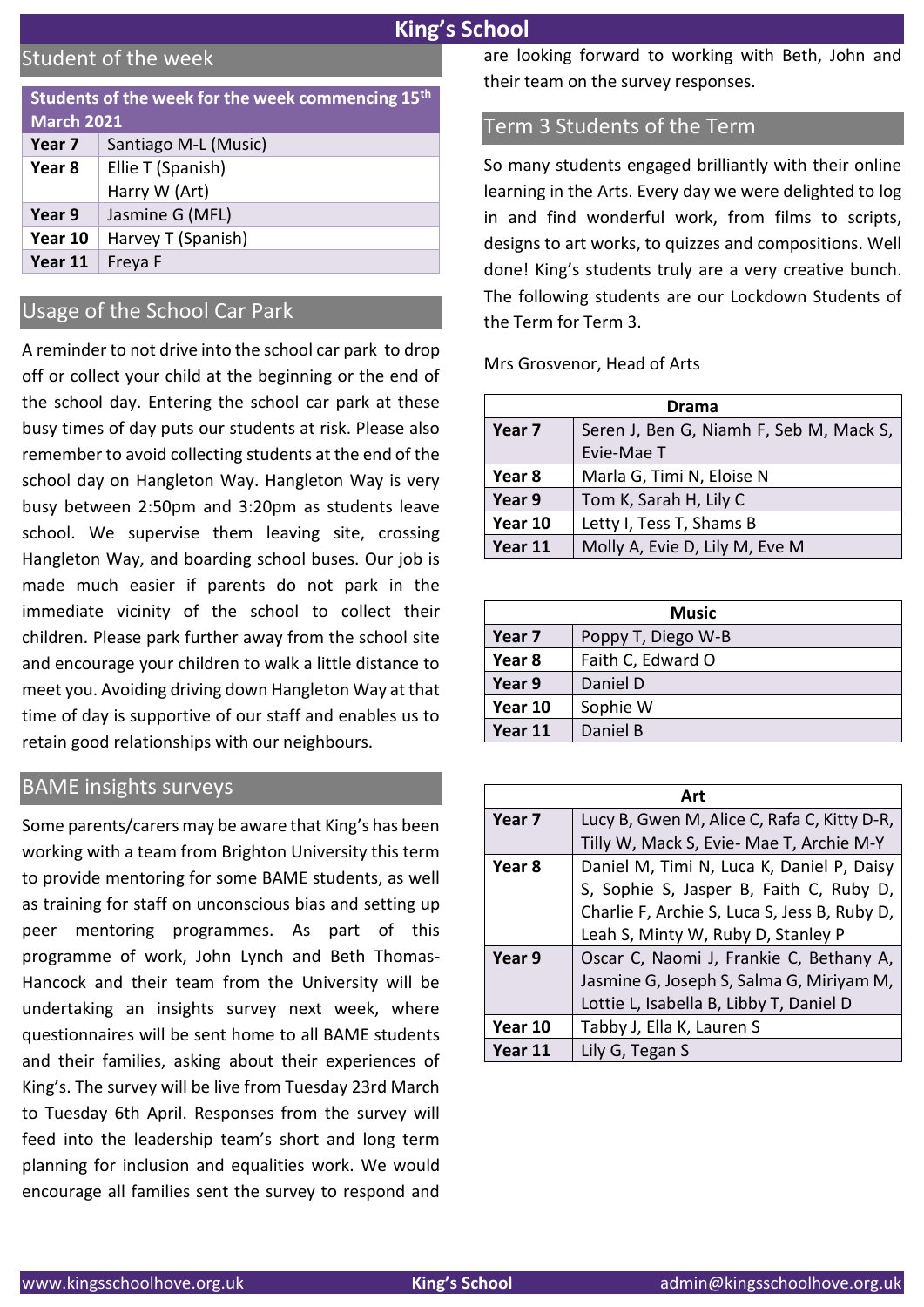# Speakers for schools

Speakers for Schools will continue to run their live broadcasts this year for young people.

Below is next week's live broadcast schedule.

| Date           | Mon 22 <sup>nd</sup> March 1:15-1:45pm                                                                                                                                                                                                                                                                                                                                                                                                                                                                                                                                                                                                                                       |
|----------------|------------------------------------------------------------------------------------------------------------------------------------------------------------------------------------------------------------------------------------------------------------------------------------------------------------------------------------------------------------------------------------------------------------------------------------------------------------------------------------------------------------------------------------------------------------------------------------------------------------------------------------------------------------------------------|
| <b>Speaker</b> | <b>Green Skills</b><br>World Water Day with Thames Water<br>For KS3/ S1-3                                                                                                                                                                                                                                                                                                                                                                                                                                                                                                                                                                                                    |
| <b>Info</b>    | Join "We Are UK Water" for a LIVE event on<br>Monday 22 March<br>Hosted by We Are UK Water with presenters<br>Anna Killen, Education Officer at Northern<br>Ireland Water, and Greg Baker, Education<br>Executive<br>at Thames<br>Water.<br>This year's theme is "Valuing Water" and<br>your water company, as part of "We Are UK<br>Water", is asking schools to take part in<br>our "Indirect Water: Menu<br>Challenge". Throughout March, we're<br>inviting your students to design a family-<br>friendly menu with the lowest possible<br>water<br>footprint.<br>We Are UK Water World Water<br>Day celebration, 22 March<br>1.15 <sub>pm</sub><br>1.45pm: Register here |

| Date           | Mon 22 <sup>nd</sup> March 5-6pm<br><b>LINK TO JOIN</b>                                                                                                                                                                                                                                                                                                                                  |
|----------------|------------------------------------------------------------------------------------------------------------------------------------------------------------------------------------------------------------------------------------------------------------------------------------------------------------------------------------------------------------------------------------------|
| <b>Speaker</b> | Green Skills<br>SPONSOR BROADCAST - Luke Ellis, CEO,<br>Robyn Grew, Group COO and General<br>Counsel, Man Group<br>For KS3-5/S1-6                                                                                                                                                                                                                                                        |
| <b>Info</b>    | We are looking forward to hosting a Green<br>Skills Week broadcast with our Primary<br>Sponsor, Man Group. We will be speaking to<br>Luke Ellis, CEO, and Robyn Grew, COO and<br>General Counsel, about Green Skills Week,<br>the importance of green skills and how<br>green skills are currently used at Man<br>Group, and how the world of finance is<br>becoming increasingly green. |

| Date           | Tues 23rd March 5-6pm<br><b>LINK TO JOIN</b>                                                                                                            |
|----------------|---------------------------------------------------------------------------------------------------------------------------------------------------------|
| <b>Speaker</b> | <b>Green Skills</b><br>In Partnership with Sky, Steve Backshall<br>MBE, Conservationist, Explorer, Author<br>and Television Presenter<br>For KS3-5/S1-6 |

| Info | Want to find out how you can help nature<br>and more about Green Skills, this is an<br>opportunity not to be missed! Steve<br>Backshall is a Conservationist, Explorer, |
|------|-------------------------------------------------------------------------------------------------------------------------------------------------------------------------|
|      | Author and Television Presenter who you                                                                                                                                 |
|      | may have seen on your screen in Deadly 60<br>and BBC's Natural History Unit. Hear from                                                                                  |
|      | Steve on how we can tackle climate<br>change and help our planet.                                                                                                       |
|      |                                                                                                                                                                         |

| Date           | Wed 24 <sup>th</sup> March 5-6pm<br><b>LINK TO JOIN</b>                                                                                                                                                                                                                                                                                                                                       |
|----------------|-----------------------------------------------------------------------------------------------------------------------------------------------------------------------------------------------------------------------------------------------------------------------------------------------------------------------------------------------------------------------------------------------|
| <b>Speaker</b> | Sarah Coleman, Illustrator, Inkymole<br>For KS3-5/ S1-6                                                                                                                                                                                                                                                                                                                                       |
| Info           | Are you always drawing? Ever<br>considered becoming an illustrator?<br>Tune in to hear from leading<br>commercial illustrator, Sarah Coleman.<br>Sarah will be sharing her story and<br>insights into working for large clients<br>such as Coca Cola, Tiffany Jewellers,<br>Disney and hundreds of book covers.<br>She'll share the top tips you'll need for<br>success in a creative sector. |

#### **HOW TO JOIN THE LIVE BROADCASTS**

- Join 10 minutes before the broadcast to be ready
- You can join without needing an account [Watch how here](https://vimeo.com/418436143)

#### **LIVE BROADCASTS LIBRARY & MORE**

• Watch pre-recorded broadcasts from our library [here](https://www.speakersforschools.org/inspiration/vtalks/vtalks-video-library/)

# BBC Young Composer 2021

Calling all young singer-songwriters, eclectic electric composers, genre-spanning songsmiths, and creative melody-makers…The nationwide BBC Young Composer competition 2021 is now open!

Do you love to create your own original music? Are you bursting with creativity, originality, and potential? If you can answer yes then the BBC Young Composer of the Year 2021 competition wants to hear from you!